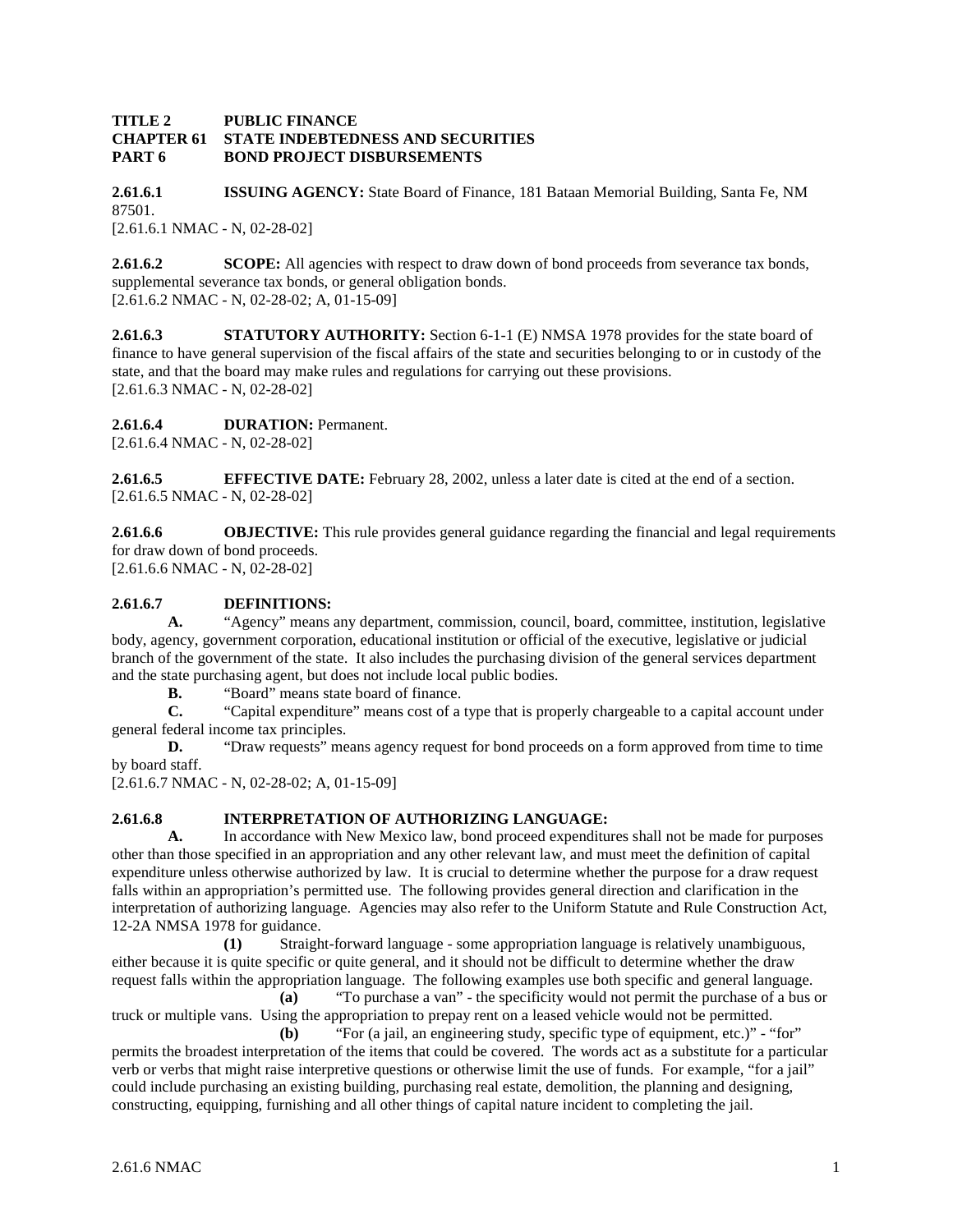**(2)** Standard appropriation language - appropriation language uses certain verbs routinely to anticipate how appropriations will be applied. In order for agencies to be able to make draw requests with certainty based on frequently used verbs or combinations thereof, the following are the board's interpretations of frequently used verbs in authorizing language.

**(a)** Acquire - obtain something already in existence; does not mean to construct, build or otherwise create the thing to be acquired.

**(b)** Build - construct a structure or space including fixtures and other built-ins, but not including furnishings or moveable equipment; may include demolition and the design and planning process but does not include acquisition of underlying land; may include the use of modular and prefabricated buildings; may include the cost of commissioning a building for energy efficient green building standards (i.e. LEED certification), as required by law; used interchangeably with "construct".

**(c)** Construct or construct improvements - see "build".

**(d)** Design - planning process including location and feasibility studies, architectural drawings and plans, engineering, archaeological and environmental surveys or clearances, zoning, design activities necessary if seeking LEED certification, and all other steps incident to creating a plan for a final product.

**(e)** Develop - establish the process for future implementation of a project; similar to "design" however less tangible and more conceptual.

**(f)** Equip or equip improvements - supply tools, furnishing and other implements that are of a permanent or non-depletable nature and are reasonably necessary in the use of the building or other asset for its intended purpose; for example: wood chips and shade structures for playgrounds; used interchangeably with "furnish" (however the nouns "equipment" and "furniture" have different meanings, the former referring to mechanical, technological or recreational items, while the latter is generally limited to objects necessary to make a room comfortable).

**(g)** Expand - increase size or capacity.

**(h)** Feasibility study - a preliminary study undertaken to determine and document a project's viability, the results of which are used to make a decision whether or not to proceed with the project.

**(i)** Furnish - is generally interpreted to mean provide furniture for a building; however, may be used interchangeably with "equip" to mean the provision of items essential for the use of a building or asset for its intended purpose.

**(j)** Furniture - see "furnish".

**(k)** Governmental entity - a public body such as state agencies, cities, counties, school districts (including charter schools), governmental instrumentalities created by statute.

**(l)** Improve - enhance the quality or function of something; encompasses "construct", "equip", "remodel", "renovate" and "upgrade"; may include items such as the purchase of books and desks for a library.

**(m)** Information technology - includes hardware, software when the software is needed for the intended use of the facility and is a one-time expense, wiring, cooling (where necessary) and related costs, but does not include remodeling, space dividers or other furniture; does not include consumables such as toner, batteries, CD-ROMs, etc, unless included as part of the package or otherwise allowed.

**(n)** Install - bring into service, including necessary labor and parts directly related to the installation, but does not include the cost of the item actually being installed.

- **(o)** Plan see "develop".
- **(p)** Prepare make ready for a future purpose, use or activity.
- **(q)** Purchase see "acquire".
- **(r)** Remodel see "improve".
- **(s)** Renovate see "improve".
- **(t)** Repair return to usefulness.
- **(u)** Replace substitute with identical or similar item.
- **(v)** Upgrade see "improve".

**B.** Special meanings in road/street context - Unless specifically limited by the legislature, "to improve a road" includes anything that will make the existing road better and is deemed appropriate in the discretion of the agency responsible for the project, and could include acquisition of rights-of-way. However, the department of transportation has taken the position that "to construct a road" does not include planning, designing, right-of-way activities and acquisition, environmental documentation, environmental clearances, and other pre-construction project development tasks. Preliminary activities such as those would only be included if the legislature specified for "planning and designing."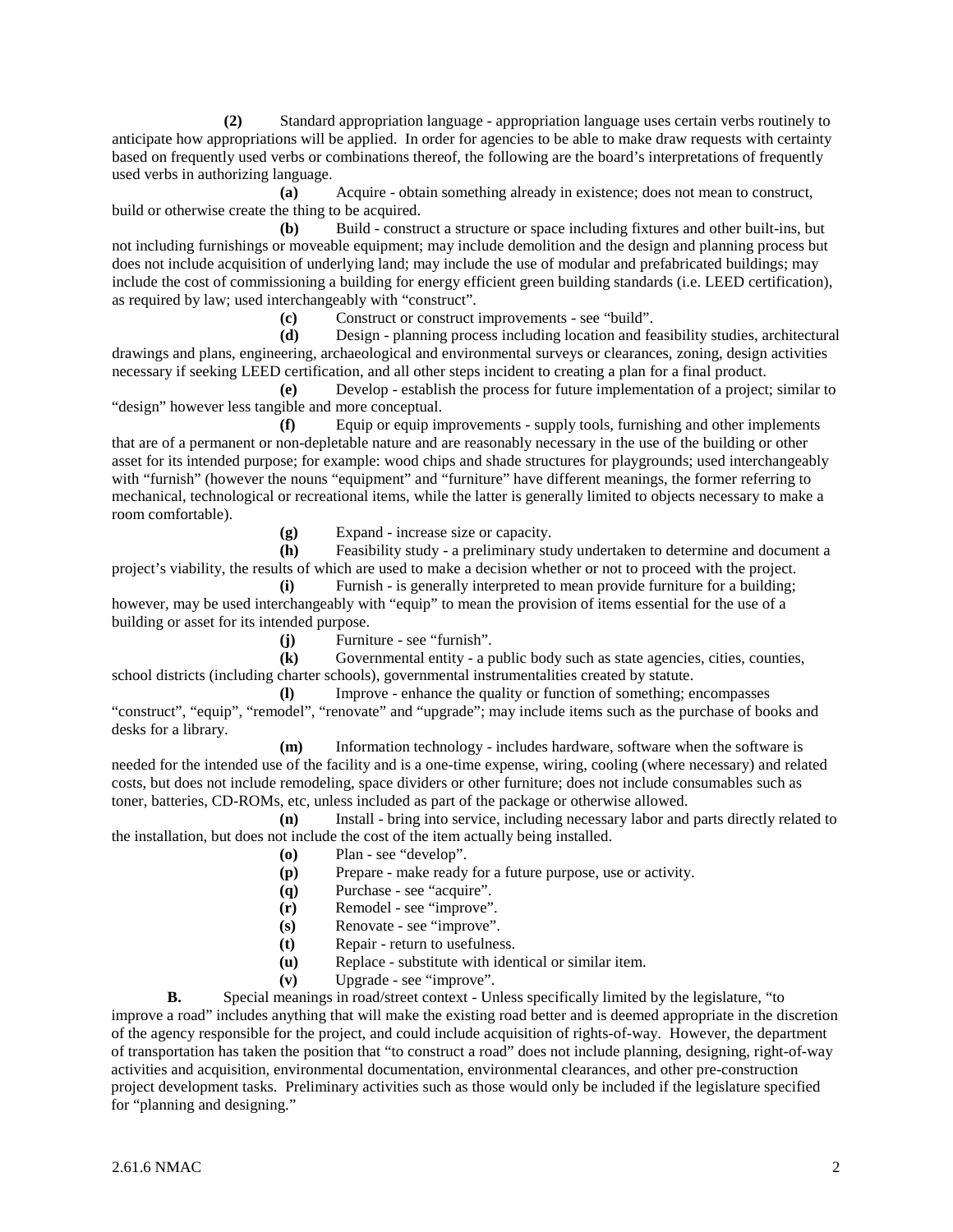**C.** Training of government employees - if training is purchased from the vendor or other third party in connection with the acquisition of any permitted property, which training is necessary to the initial use of the property, the appropriation may be used for such training costs. However, no part of the appropriation shall be used to pay for the salaries or wages of government employees during training, or travel costs for government employees to attend training.

**D.** Litany - when multiple verbs are listed in the appropriation, assume that they are used deliberately and to the exclusion of those not listed. When "and" is used in a list, the appropriation must be applied to all the purposes listed, unless the appropriation act provides that when the amount appropriated is not enough to pay for all the purposes listed, the funds may be expended on fewer than all of them. When "or" is used, the appropriation may be applied to any or all of the purposes listed.

**E.** Unusual or special appropriation language - if the appropriation language is not clear, the following interpretation guidelines may be helpful. Technical term - determine whether a technical term or term of art has an established meaning within a particular field, industry or context, such as the following examples:

**(1)** Software - software that is a one-time expenditure if necessary for intended use of hardware;

**(2)** Accounting term - if the term is commonly thought of as an accounting term, apply generally accepted accounting principles (GAAP) and government accounting standards board (GASB) interpretations;

**(3)** Tax term - if the term is commonly thought of as a tax term, consult the Internal Revenue Code for meaning.

**F.** Errors in appropriation language - if the entity, location or object erroneously referenced in the appropriation actually exists, then the funds cannot be applied otherwise, regardless of a suspected different legislative intent. If the entity, location or object erroneously referenced in the appropriation is non-existent, then the funds can be applied to the appropriate cause, if there is sufficient evidence that was the intended use.

**G.** Other considerations - the interpretations must make sense and not violate applicable law.

**(1)** Avoid unconstitutional results:

**(a)** Anti-donation - the appropriation cannot be given to a non-governmental entity; the item to be purchased or constructed must be owned by a governmental entity.

**(b)** Control of state - no appropriation shall be made for charitable, educational or other benevolent purposes to any person, corporation, association, institution or community, not under the absolute control of the state.

**(2)** Consider the appropriation in terms of the current context/situation of a project.

**(3)** Favor an interpretation that would make full use of the appropriation and avoid

unachievable results.

**(4)** Assess the sufficiency of funds to support the interpretation (however, if an appropriation for a project is not sufficient to complete all the purposes specified, the appropriation may be expended for any portion of the purposes specified in the appropriation, if the appropriation act so states).

**(5)** Avoid interpretations that may jeopardize any tax-exempt bonds issued to finance the appropriation:

**(a)** Capital expenditure - appropriations should be used for a capital expenditure.

**(b)** Private use - if the item acquired or created will be used principally by one or a few private sector entities (including a non-profit organization) this should be brought to the attention of the board, unless previously discussed.

**(6)** Operating expenses - unless expressly provided for by statute, bond proceeds may not be used to pay for operating expenses (e.g. salaries and in-house labor).

**(7)** Indirect expenses - generally, the legislation authorizing the issuance of bonds prohibits the use of its proceeds for indirect expenses (e.g. penalty fees or damages other than pay for work performed, attorney fees, and administrative fees). Such use of bond proceeds shall not be allowed unless specifically authorized by statute.

**H.** Interpretive memoranda - in order to develop consistency in interpretations, the board will document specific interpretive decisions that arise. The interpretive memoranda will be provided to agencies making draw requests based on interpreting language, and may be relied on for future interpretations of the same or similar terms.

[2.61.6.8 NMAC - N, 02-28-02; A, 01-15-09; A, 10-15-09; A, 08-14-2015]

### **2.61.6.9 PAYMENT OF CAPITAL PROJECT EXPENSES, DRAW REQUEST PROCEDURES:**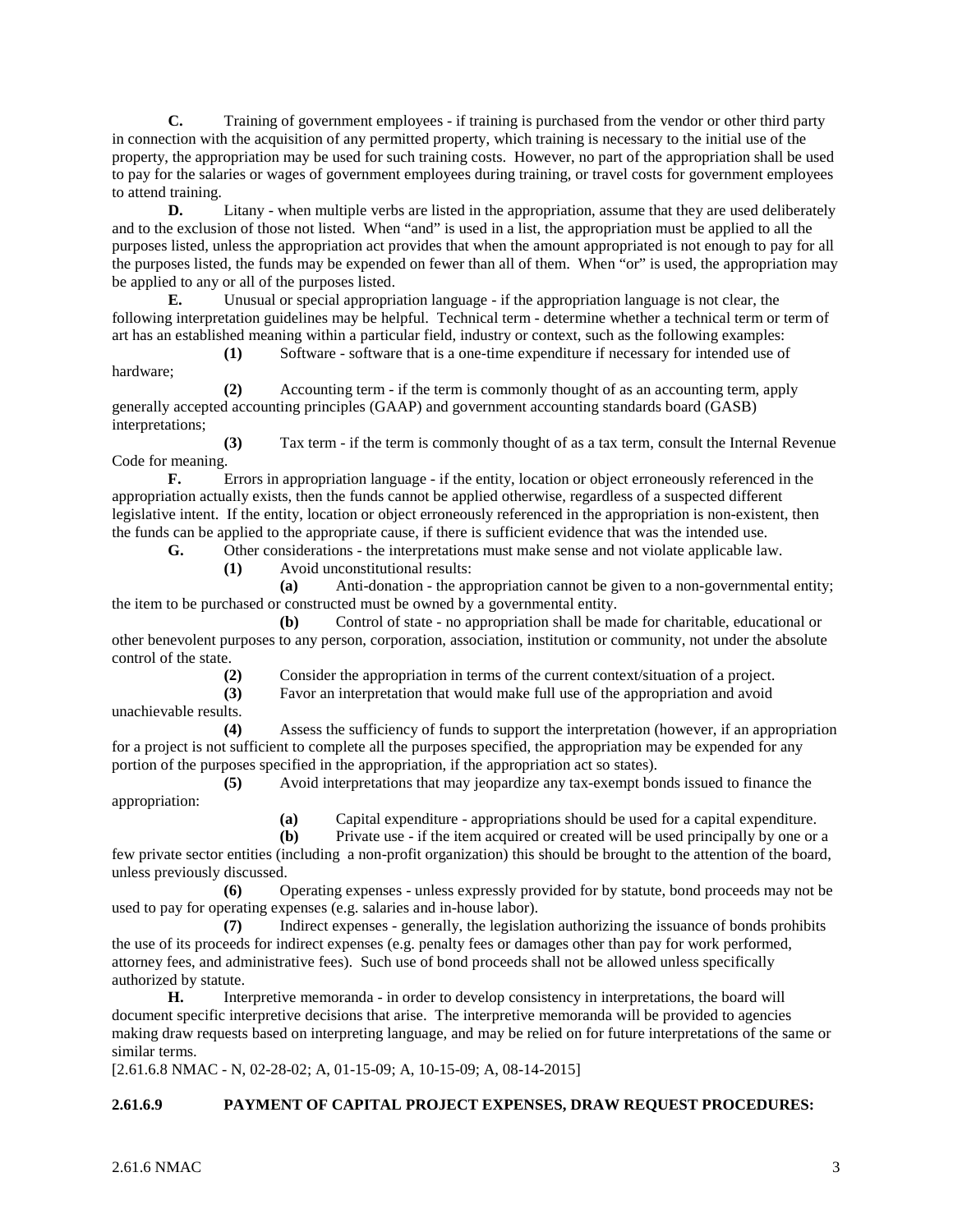**A.** The recipient of bond proceeds is the governmental entity that will carry-out the completion of the project. In many cases, the agency named to receive the appropriation will also be the entity responsible for the project. In other cases, the named agency will be an intermediate agency that is expected to make a grant to a local government entity to carry out the completion of the project. Either an intermediate agency may make a draw request to the board on behalf of a local government entity as recipient, or an agency itself as recipient may make the request directly to the board, unless otherwise approved by the board director.

**(1)** Documentation to support draw requests from agency:

**(a)** one draw request form for each project (1 original and 2 copies);

 **(b)** proof of payment - notarized certification from an authorized signatory that expenditures are valid or actual receipts;

**(c)** evidence that conditions have been satisfied if applicable;

 **(d)** certification that the statements made in the original certification and questionnaire remain true, including use of facility;

 **(e)** additional documentation to be submitted for requests by state educational institutions:

 **(i)** if the capital project only requires higher education department approval, a higher education department approval letter;

**(ii)** if the capital project requires both higher education department and board approval, a higher education department approval letter and a copy of the board action sheet;

**(iii)** if the capital project does not require higher education department approval, a higher education department project review approval verification.

 **(2)** Intermediate agencies typically submitting draw requests to the board on behalf of local entity recipients: environment department, department of transportation, Indian affairs department, local government division, public education department, higher education department and aging and long term services department:

**(a)** one draw request form for each project (1 original and 2 copies);

 **(b)** proof of payment - a notarized certification from an authorized signatory that expenditures are valid or actual receipts;

**(c)** evidence that conditions have been satisfied if applicable;

 **(d)** certification that the statements made in the original certification and questionnaire remain true, including use of facility.

**B.** Frequency - draw requests are due in the board office by 3:00 p.m. on the 1st and 15th day of each month or by 9:00 a.m. the next business day if the 1st or 15th falls on a weekend or holiday (the "draw request) deadline"). Draw requests submitted on or before the draw request deadline will result in funds available six business days after the draw request deadline.

**C.** The minimum draw request amount per project shall be \$1,500 unless it is the final draw request or otherwise recommended by the intermediate agency.

**D.** State executive agencies may request a direct payment to a contractor or other entity.

 **(1)** The agency must submit the payment voucher to department of finance and administration financial control division six business days after the board deadline unless notified by the board of processing delay due to additional information or legal review being required.

 **(2)** If a direct payment to a contractor or other entity is requested and the agency mails the payment directly to the payee or transfers the funds electronically via automated clearing house (ACH), the agency must send state treasurer's office a copy of the warrant or a copy of the ACH no later than two business days after the payment has been made.

[2.61.6.9 NMAC - N, 02-28-02; A, 01-15-09; A, 10-15-09; A, 06-28-13; A, 08-14-2015]

### **2.61.6.10 ART IN PUBLIC PLACES (AIPP) ACT:**

**A.** A portion of appropriations for construction and major renovations shall be set aside for the acquisition or commissioning of works of art to be used in, upon or around public buildings.

 **(1)** "Appropriations for construction and major renovations" include appropriations for that purpose to any public entity from severance tax bonds, general obligation bonds, or supplemental severance tax bonds, both taxable and tax-exempt.

 **(2)** Under the AIPP Act, all agencies shall set aside the lesser of \$200,000 or one percent of the amount appropriated for new construction or major renovation (exceeding \$100,000) to use for art in, upon or around the building being constructed or renovated. In addition, an amount of money equal to the lesser of